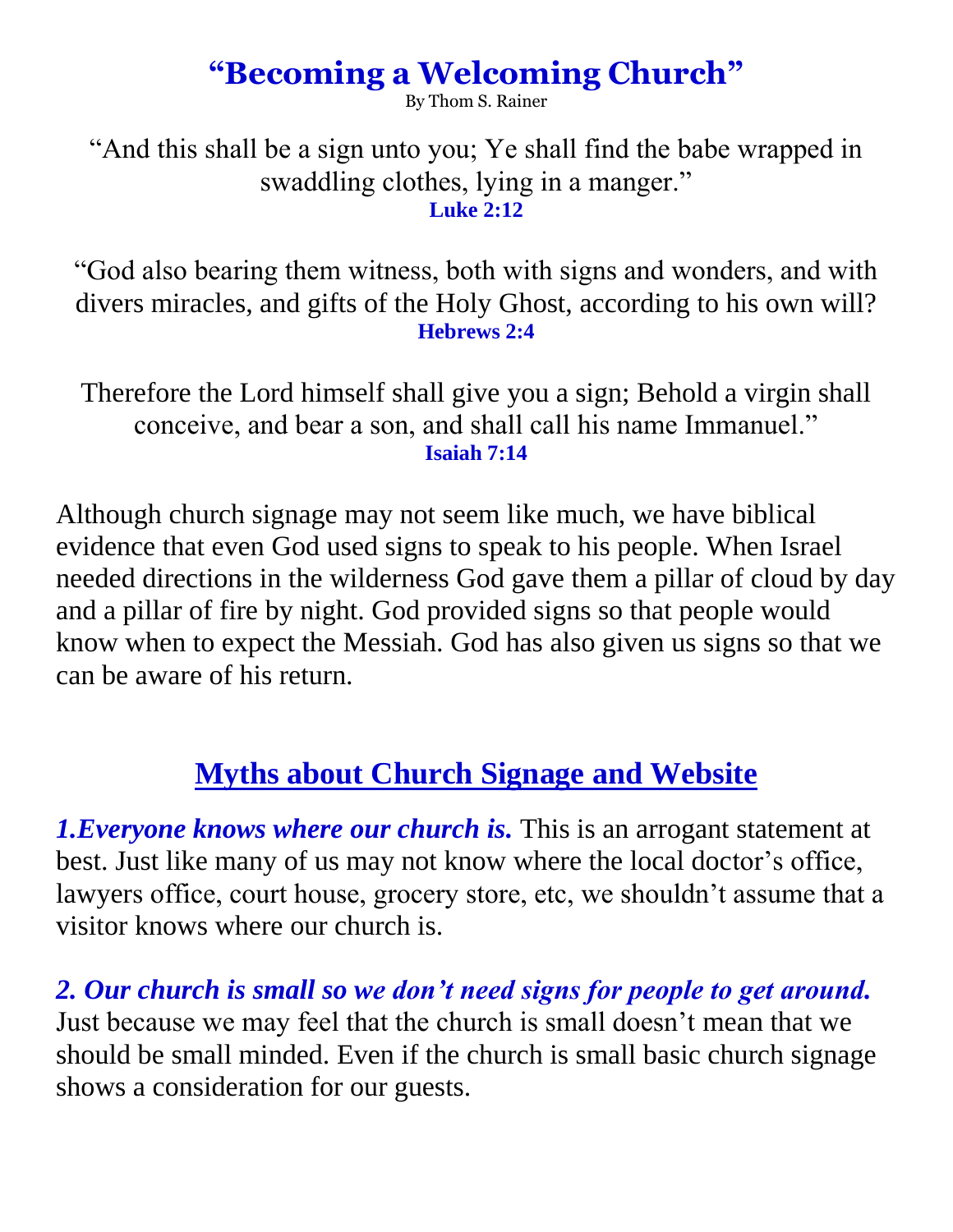*3. Church websites are really not that important.* God gives us resources for us to use them for his glory. Everyone may not connect with the local fellowship but a church website allows us the opportunity to minister to those far and wide. A few years ago preachers called Facebook the devil, now almost every church has a Facebook page.

*4. It's easy to get around our church:* Yes, it may be easy for you to get around the church because you've been here for years, but it may not be that simple for a visitor. If I were to come to your home you know where the restroom is but I don't. Just like I would need assistance and directions in your home so would a visitor in our church.

*5. Signs and websites are human-centered methodologies. They are not central to the gospel.* Heating and A/C are not essential to the gospel, but we have those. These may not be the top priority, but it doesn't mean that we shouldn't use them. If God has blessed us with it, He desires us to us it.

## **A Primer on Church Signage**

*1. Signage is not for members.* Many of us are well informed to know where the church is located and where everything is located in the church. Signage is not for us but its to be hospitable to our guest.

*2. Quality signage is important.* Church signage should be legible, readable, and possess good quality. The Church signage is a reflection of how the members feel about their church and the God they serve.

*3. The two must signs are for handicap and guest.* Those who have disabilities should know where they can park and guest should also know where a good place is that they can park and be served/helped.

*4. Church leaders should conduct a signage audit once every year.* The church often times goes through changes. When those changes are made the church signage should be updated along with the change. If the finance room has been relocated the sign should be relocated with it as well.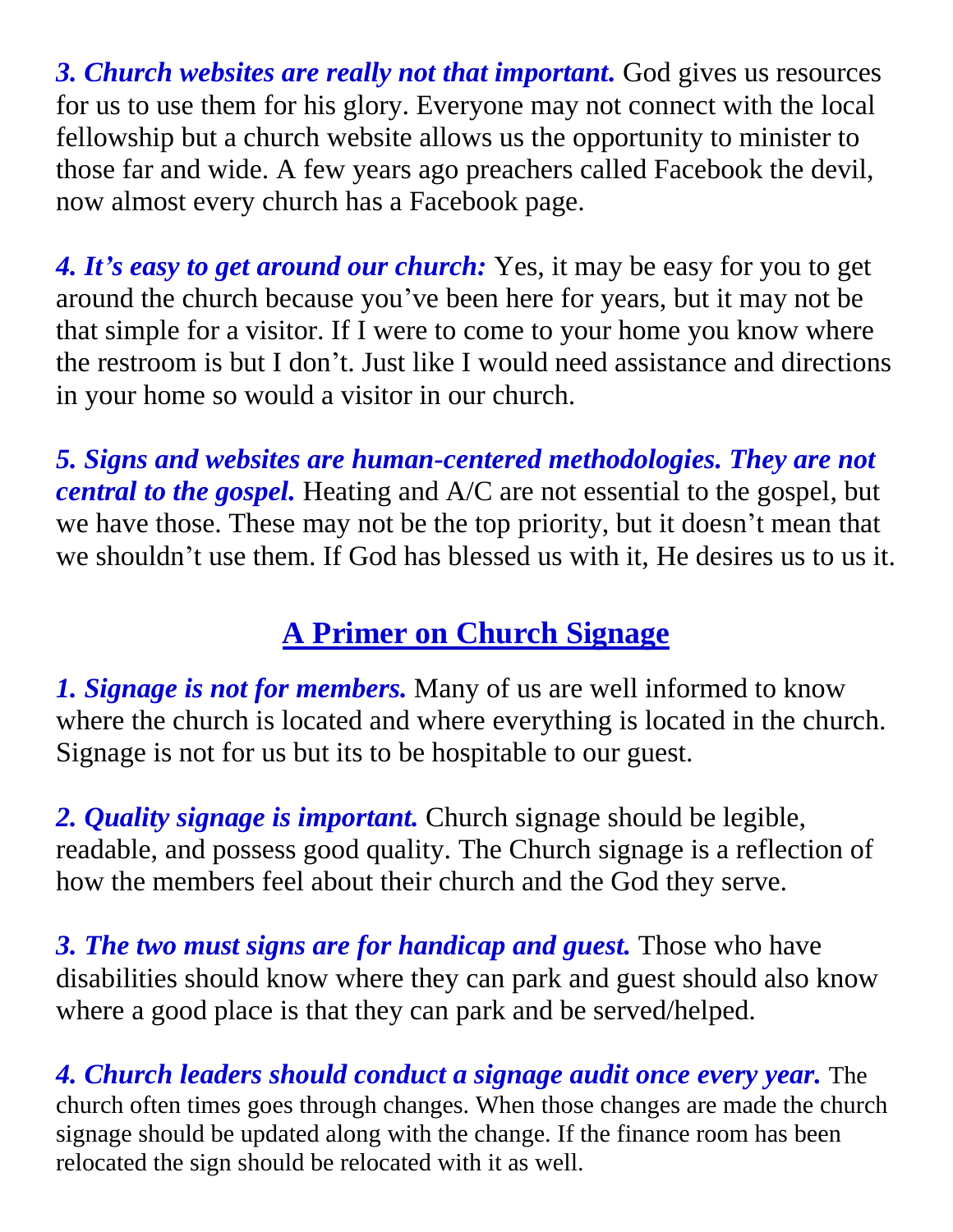## **The Front Door We Often Forget**

The front door of a house says a lot. It provides details on what type of home it is, their values, core beliefs, economic income level, where they are in life, and even how they feel about their home. Based off of the front door we can learn a lot about that particular individual and family. Well for the church the website and Facebook page can be viewed as the front door of the church.

In this day and age everyone has a cellphone and mostly every cellphone has Google. If you hear about a certain restaurant, school, city, etc., that sounds interesting most likely you are going to do your own personal research on it before you go. Well, if people research restaurants, schools, cities, etc., whose to say they aren't researching our church before they come? Therefore, the church website and Facebook page are essential elements to ministry.

*1.Address and service times should be easy to locate.* When a person visits our media page they are looking for something. They should easily be able to locate information regarding our address and service times.

*2. Lack of clarity about beliefs or doctrine.* It should be understood and stated on the website what we believe as a church because different people are looking for different things. Some people are looking for a church that will compromise the Gospel, and if that's what we present then eventually that's what we'll attract.

*3. Hardly visible contact information.* There needs to be info on the church page/website as to how a person can better connect with us, how they can receive more information, availability on planning a visit, an opportunity to receive prayer, or to schedule a meeting with a key leader.